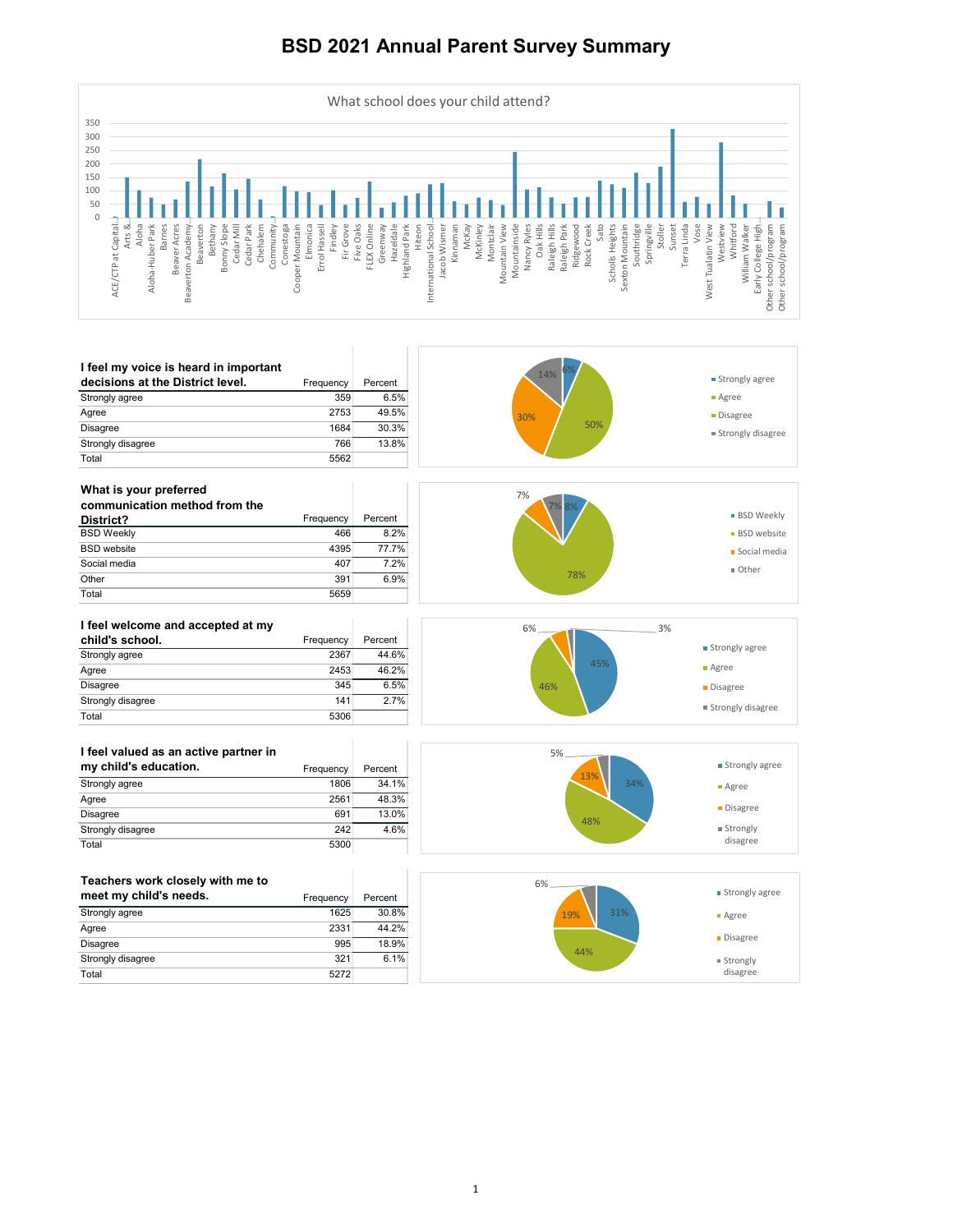| My home culture and home language |           |         |
|-----------------------------------|-----------|---------|
| are valued by the school.         | Frequency | Percent |
| Strongly agree                    | 1953      | 37.3%   |
| Agree                             | 2671      | 51.0%   |
| <b>Disagree</b>                   | 399       | 7.6%    |
| Strongly disagree                 | 215       | 4.1%    |
| Total                             | 5238      |         |

#### **This school provides opportunities to**

| strengthen my child's cultural identity. | Frequency | Percent |
|------------------------------------------|-----------|---------|
| Strongly agree                           | 1297      | 25.3%   |
| Agree                                    | 2598      | 50.7%   |
| Disagree                                 | 903       | 17.6%   |
| Strongly disagree                        | 326       | 6.4%    |
| Total                                    | 5124      |         |

support my child's learning at home. Frequency Percent

**I feel confident in my ability to** 

Total 5291

| $3000$ may ching 3 $30000$ meets my |           |         |
|-------------------------------------|-----------|---------|
| child's learning needs.             | Frequency | Percent |
| Strongly agree                      | 1464      | 27.7    |
| Agree                               | 2525      | 47.8    |
| Disagree                            | 991       | 18.8    |
| Strongly disagree                   | 301       | 5.7     |
| Total                               | 5281      |         |
|                                     |           |         |
| I feel well-informed about what's   |           |         |

| going on in general at my child's |           |         |
|-----------------------------------|-----------|---------|
| school.                           | Frequency | Percent |
| Strongly agree                    | 1536      | 29.8%   |
| Agree                             | 2767      | 53.6%   |
| <b>Disagree</b>                   | 661       | 12.8%   |
| Strongly disagree                 | 198       | 3.8%    |
| Total                             | 5162      |         |





#### **I receive adequate communication from my child's teacher(s) about my child's academic achievement and**

| progress.         | Frequency | Percent |
|-------------------|-----------|---------|
| Strongly agree    | 1307      | 25.4%   |
| Agree             | 2268      | 44.0%   |
| <b>Disagree</b>   | 1185      | 23.0%   |
| Strongly disagree | 394       | 7.6%    |
| Total             | 5154      |         |



**Strongly agree** 

**Strongly disagree** 

25%

51%

18%

Agree

**Disagree** 



25% 44% 23% 8%

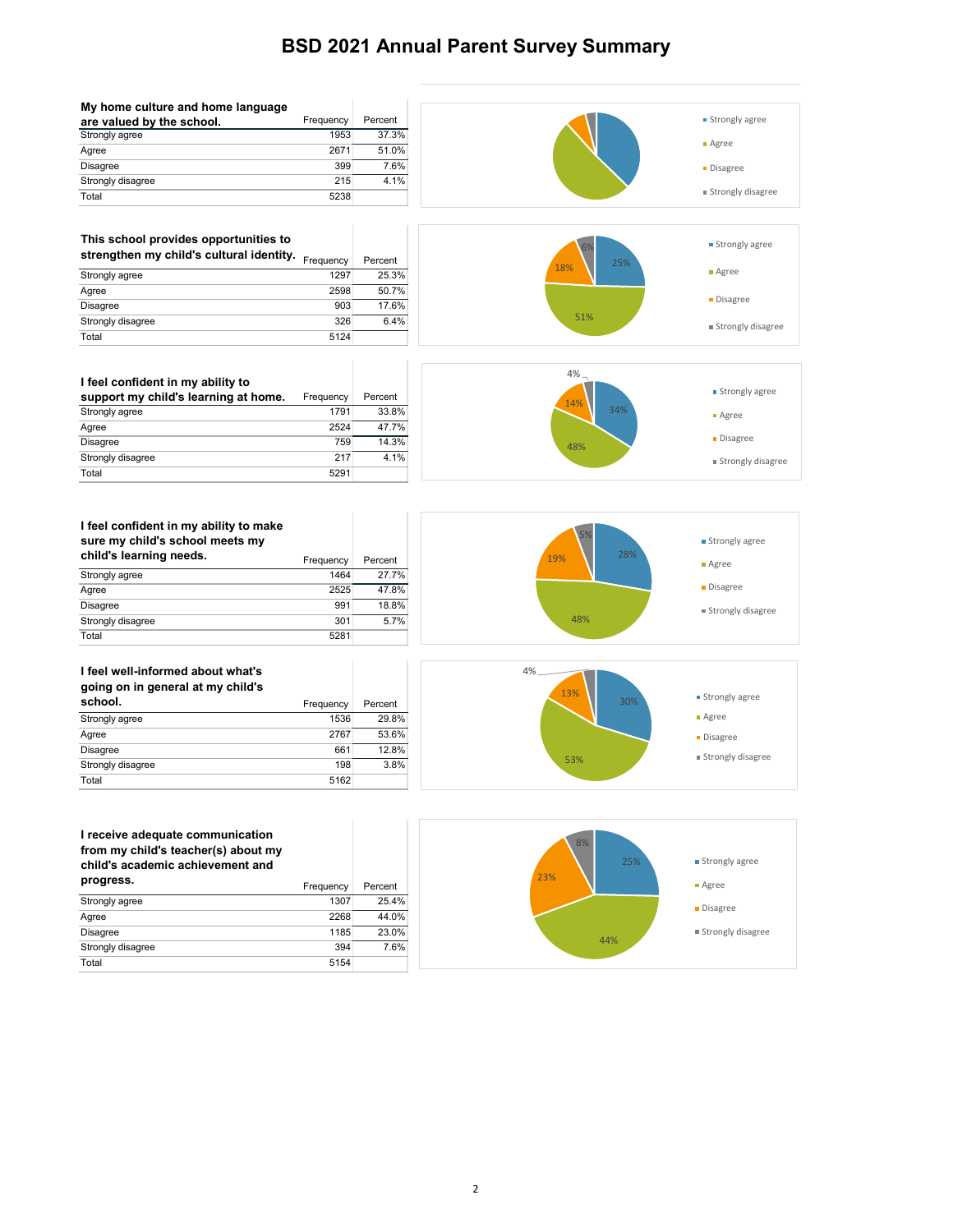| I feel that my voice is heard in<br>important decisions at my child's |           |         |
|-----------------------------------------------------------------------|-----------|---------|
| school.                                                               | Frequency | Percent |
| Strongly agree                                                        | 905       | 17.9%   |
| Agree                                                                 | 2534      | 50.1%   |
| <b>Disagree</b>                                                       | 1159      | 22.9%   |
| Strongly disagree                                                     | 463       | 9.1%    |
| Total                                                                 | 5061      |         |

#### **Staff at this school work hard to build**  trusting relationships with families.

### **The school encourages feedback**

| from parents and the community. | Frequency | Percent |
|---------------------------------|-----------|---------|
| Strongly agree                  | 1172      | 23.0%   |
| Agree                           | 2411      | 47.3%   |
| <b>Disagree</b>                 | 663       | 13.0%   |
| Strongly disagree               | 360       | 7.1%    |
| I don't know                    | 492       | 9.7%    |
| Total                           | 5098      |         |

**SafeOregon gives students, parents, schools and their communities a way to report safety threats or potential acts of violence. Are you aware of**  SafeOregon? **Fixage SafeOregon?** Frequency Percent

|                   | <b>Frequency</b> | Percent |
|-------------------|------------------|---------|
| Strongly agree    | 1607             | 31.2%   |
| Agree             | 2276             | 44.2%   |
| <b>Disagree</b>   | 579              | 11.3%   |
| Strongly disagree | 286              | 5.6%    |
| I don't know      | 398              | 7.7%    |
| Total             | 5146             |         |

#### **My child has been bullied online (for example on Twitter, Facebook, or**  gaming, etc.) this year. **Example 20 Frequency** Percent A lot  $\begin{array}{ccc} 75 & 1.5\% \end{array}$ A little  $537$  and  $537$  and  $50.5\%$ Not at all 3720 72.8% Don't know 780 15.3% Total 5112



|     | <b>Liedaelicy</b> | <u>Leireil</u> |
|-----|-------------------|----------------|
| Yes | 2235              | 43.8%          |

| 2870<br>No    | $-2 - 2$<br><b></b><br>, , , |
|---------------|------------------------------|
| Total<br>5105 |                              |







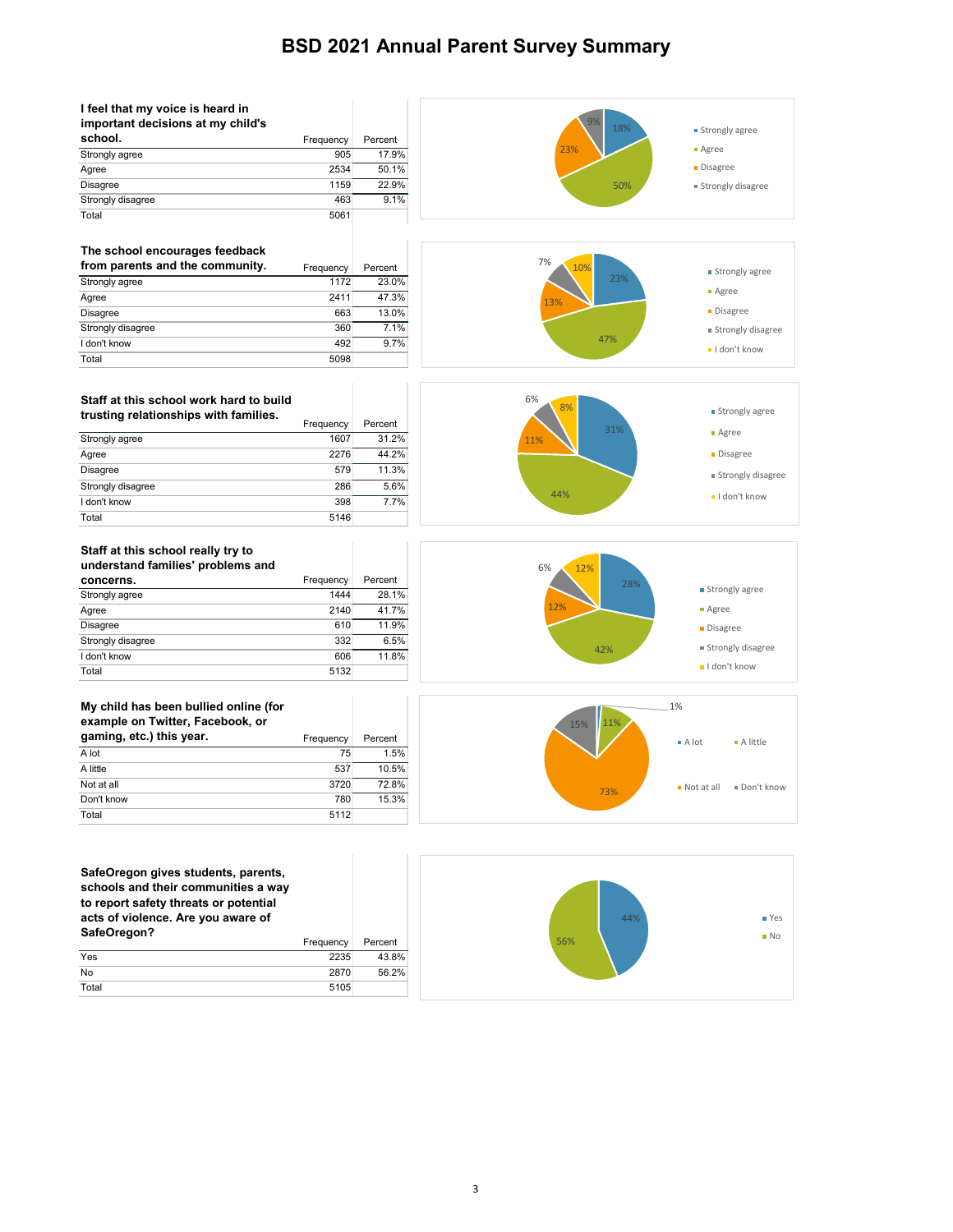### **My child's school instruct students how to use technology responsibly.** Frequency Percent<br>Strongly agree 1179 23.3% Strongly agree Agree 2697 53.2%

| Disagree                              | 363       | 7.2%    |
|---------------------------------------|-----------|---------|
| Strongly disagree                     | 105       | 2.1%    |
| Don't know                            | 722       | 14.3%   |
| Total                                 | 5066      |         |
|                                       |           |         |
| My child's school is preparing him or |           |         |
| her for the next school year.         | Frequency | Percent |
| Evtromoly                             | 906       | 15.004  |

| 806<br>Extremely well  | 15.9% |
|------------------------|-------|
| 1578<br>Quite well     | 31.1% |
| Fairly well<br>1193    | 23.5% |
| Mildly well<br>623     | 12.3% |
| Not well at all<br>576 | 11.3% |
| Don't know<br>300      | 5.9%  |
| Total<br>5076          |       |

| How often does your child read at<br>home? (Include assigned readings |           |         | 1%<br>11% |                             |
|-----------------------------------------------------------------------|-----------|---------|-----------|-----------------------------|
| and choice readings.)                                                 | Frequency | Percent |           | <b>Every night</b>          |
| Every night                                                           | 1856      | 36.6%   | 37%       |                             |
| Most nights                                                           | 1437      | 28.4%   | 23%       | • Most nights               |
| Some nights                                                           | 1163      | 23.0%   |           | Some nights                 |
| Rarely                                                                | 549       | 10.8%   |           | Rarely                      |
| Never                                                                 | 61        | 1.2%    | 28%       | <b>Never</b>                |
| Total                                                                 | 5066      |         |           |                             |
|                                                                       |           |         |           |                             |
| I have conversations with my child                                    |           |         | 2%        | 1%                          |
| about what his or her class is                                        |           |         |           |                             |
| learning in school.                                                   | Frequency | Percent | 13%       |                             |
| Almost all the time                                                   | 2134      | 42.1%   | 42%       | Almost all the time         |
| Frequently                                                            | 2163      | 42.6%   |           | Frequently                  |
| Sometimes                                                             | 648       | 12.8%   |           | ■ Sometimes                 |
| Once in a while                                                       | 93        | 1.8%    | 42%       | Once in a while             |
| Almost never                                                          | 34        | 0.7%    |           |                             |
| Total                                                                 | 5072      |         |           | Almost never                |
|                                                                       |           |         |           |                             |
| My child's school values the diversity                                |           |         |           | A tremendous amount         |
| of children's backgrounds.                                            | Frequency | Percent | 3%<br>11% |                             |
| A tremendous amount                                                   | 1403      | 27.8%   | 5%<br>28% | Quite a bit                 |
| Quite a bit                                                           | 1979      | 39.2%   |           | ■ Some                      |
| Some                                                                  | 704       | 13.9%   | 14%       |                             |
| A little bit                                                          | 255       | 5.0%    |           | $\blacksquare$ A little bit |
| Not at all                                                            | 163       | 3.2%    | 39%       | $\blacksquare$ Not at all   |
| Don't know                                                            | 550       | 10.9%   |           |                             |
| Total                                                                 | 5054      |         |           | Don't know                  |

### **Overall, what grade would you give**

| your child's school? | Frequency | Percent |  |
|----------------------|-----------|---------|--|
|                      | 2185      | 43.7%   |  |
| B                    | 1654      | 33.1%   |  |
| C                    | 752       | 15.0%   |  |
| D                    | 259       | 5.2%    |  |
|                      | 151       | 3.0%    |  |

|--|--|--|